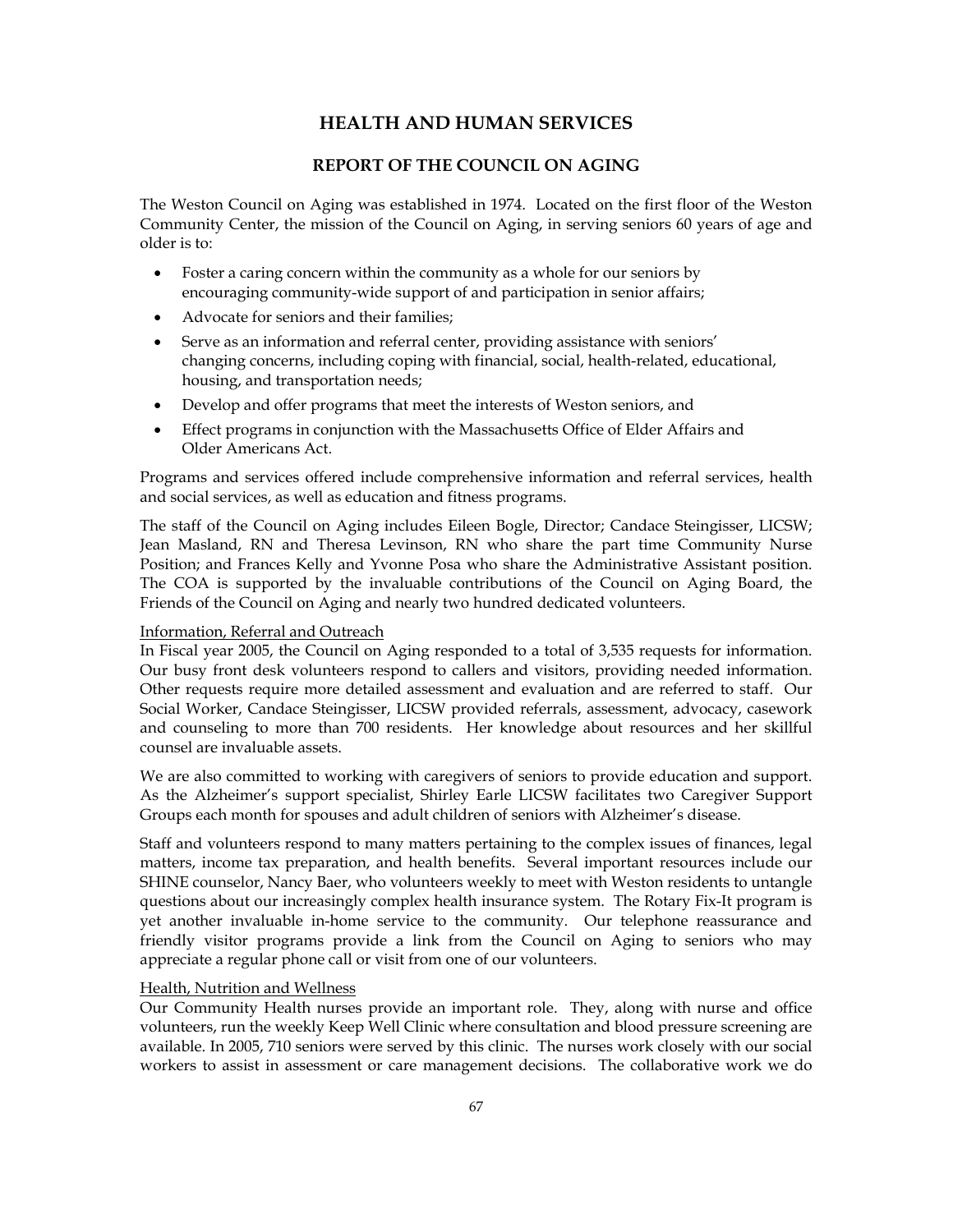among our own staff, other town departments, outside providers and support from the Recreation Center staff is critical to providing effective service to seniors. Community education to inform residents of the File of Life is just one example of our collaboration with the Police and Fire Departments. In Fiscal Year 2005, 258 residents accessed the podiatry services available through the COA.

 Coordinating the Health Education Speakers Program is another very integral aspect of the nurse's role. Lectures are planned to reflect changing trends, new developments and resources in health and wellness and offer an opportunity to learn.

A nurse oversees the Medical Equipment Loan Closet which is a terrific community resource of donated medical equipment such as wheelchairs and walkers and other adaptive equipment. All Weston residents are welcome to borrow equipment from the Loan Closet. This popular service assisted 67 families last year.

In Fiscal year 2005, there were several changes in Nutrition program services. The most exciting change occurred in February 2005 in response to interest at the Brook School Apartments. Springwell opened a community lunch program on Mondays. Operating initially as a trial, Monday lunches have proven to be very popular. Limited participation at the Thursday and Friday lunches at the Senior Center resulted in the decision by Springwell to discontinue these lunches. In Fiscal Year 2006, the COA will collaborate with the Weston Public School's Lunch Program to offer lunch on Fridays. We will continue our Friday lunch guest speakers which has included the Town Manager, Superintendent of Schools, and the Police and Fire Chiefs.

 Our wonderful cadre of dedicated volunteer drivers delivers hot meals five days a week as a support to anyone in need of in-home assistance. We are very appreciative of the donors, such as the Weston Scouts, who provide thoughtful donations to accompany our home delivered meals.

The Senior Center offers a registered dietician twice a month to assist anyone with concerns about a healthy diet. In Fiscal Year 2006, our dietician will be available to individuals who may experience difficulty preparing their own meals at home. To support the interests of healthy diets, Land's Sake Farm donates fresh vegetables during the harvest season. This popular weekly event is highly anticipated.

 For individuals in need, our food pantry is available during COA hours with basic necessities. We are very grateful to the many donors who keep the pantry supplied throughout the year.

### Education

Education is an integral aspect of the Senior Center. In 2005, we offered a wide range of lectures on legal, health related topics ranging from Social Security, vision, hearing and long term care planning. The Project Linus Knitting group meets at the COA during the year; sharing patterns, yarns and ideas toward the goal of providing handmade blankets and quilts to hospitalized children.

Susan Brennan, Director of the Weston Public Library, initiated a monthly book group discussion at the COA. This is a new and popular addition to the Great Decisions discussion group and instructional classes of Short Stories, Sing, Watercolor and Art. In Fiscal year 2006, we look forward to introducing several new programs: eating a healthy diet; presentations on the Medicare Prescription program (Part D), and the introduction of computer and digital photography classes.

#### Fitness

The Council on Aging offers many varied programs focusing on fitness and health. Strength training, balance, flexibility and wellness are emphasized in classes of yoga, tai chi, line dancing, Fit for the Future and Better Balance. In addition to the weekly Weston Walkers group led by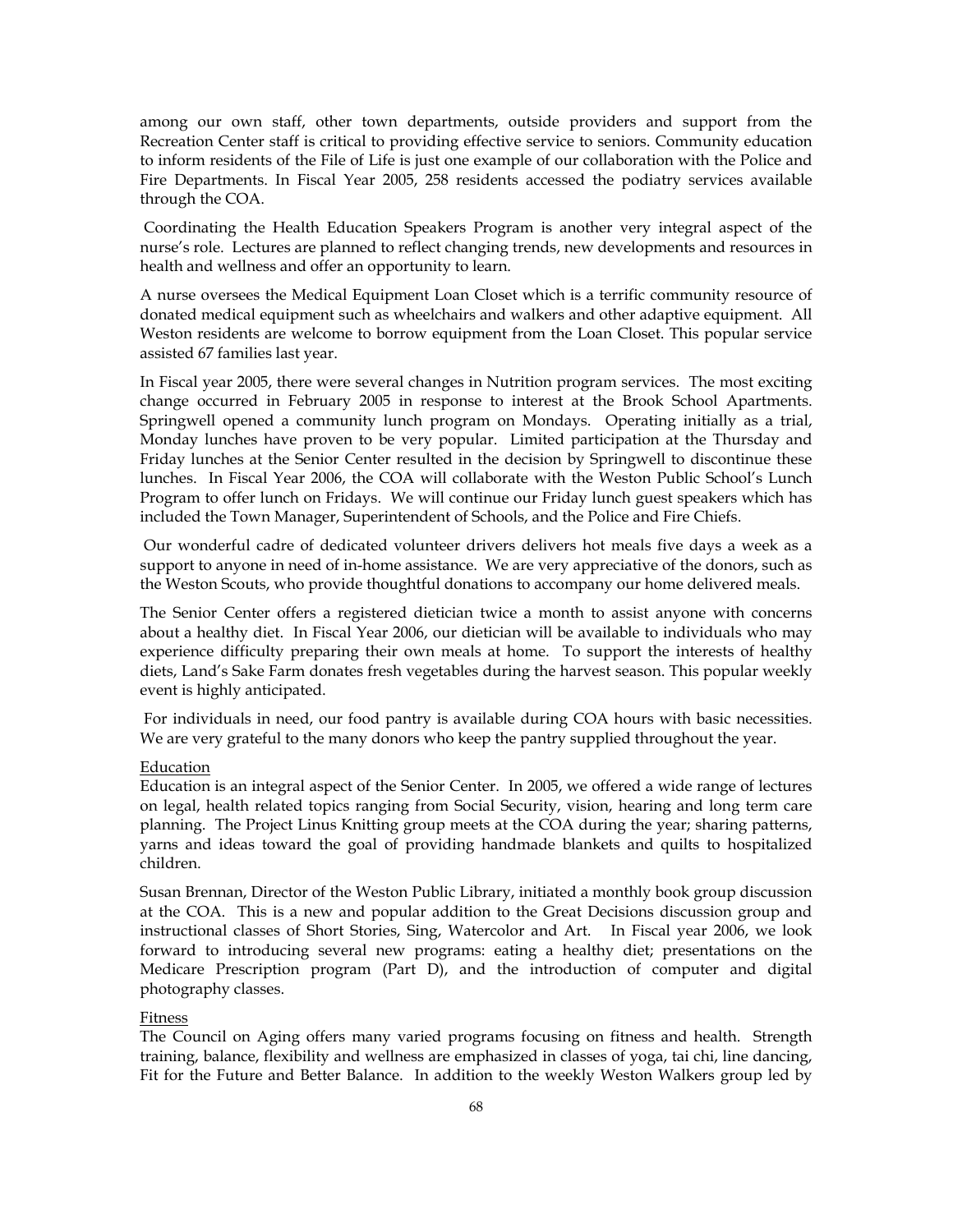Elmer Jones, walking events sponsored by the state offices of Elder Affairs and Public Health attracted a group of spirited walkers. Another goal in 2006 is the launch of a walking group that walks several times each week.

### Transportation

Transportation continues to be provided in a number of ways. Weston is very fortunate to have a strong FISH (Friends in Service Helping) Chapter. Organized in 1972, volunteers are recruited to assist seniors with transportation to medical appointments. In 2005, FISH drivers made 460 trips. Our Friendship Bus provides weekly shopping trips to local grocery stores and pharmacies as well as transportation to symphony and theater. COA daytrips are also popular events. Seniors have traveled to local museums, points of historical interest and events in the city. Transportation is also provided with subsidized taxi coupons within Weston and adjoining communities.

#### Intergenerational Programs

One of the fastest growing programs has been our intergenerational component. The Intergenerational Club of Weston High School bakes each month with Weston Seniors to provide food for the residents of Bristol Lodge. This connection has expanded to include a monthly event at the Brook School Apartments. Weston Community Children's Association programs are much anticipated throughout the year, and without doubt, the Women's Community League holiday baskets are one of the highlights of the holiday season. Led by Board member Laura Efron, new programs in 2005 in the Weston schools included senior citizen involvement in the Reading Program for grade 1, grade 3 oral history project and grade 4 immigration discussions. At the high school, World War II Veterans spoke to an American History class. For 2006, discussion is underway to establish intergenerational connections at the Middle School.

The support and generosity of the Weston community make it possible for the Council on Aging to fulfill its mission. We are grateful for the efforts of the Council on Aging Board and the Friends of the Council on Aging who make so much possible for Weston residents and the Council on Aging.

### **REPORT OF THE ELDERLY HOUSING COMMITTEE**

The Brook School Apartments celebrated a (thankfully) quiet 2005 with the wrap-up of final construction details on the spectacular new 24-unit building at Brook School Apartments, and the disbanding of the Building Committee. The Elderly Housing Committee wishes to thank the following members of the Building Committee for all the time and effort expended on this successful project: Bill Cress, chairman, Steve Charlip, Jack Heine, Harris Levitt, Michael Harrity, David Kane and Connie Davis. The project stands as a testament to their long hours and dedication. The Elderly Housing Committee appreciates all you have done.

Even with the completion and occupancy of the new building, the Brook School Apartments has a two-year wait list for subsidized units. Clearly, the need for affordable housing for the elderly and disabled is greater than ever.

We are pleased that we have been able to provide a market rate apartment to assist a victim of Hurricane Katrina. The Federal Emergency Management Agency (FEMA) through the local agency of the South Middlesex Opportunity Council (SMOC) has agreed to subsidize the unit's rent for the first 12 months; and the Selectmen have graciously agreed to subsidize the rent for another 12 months thereafter.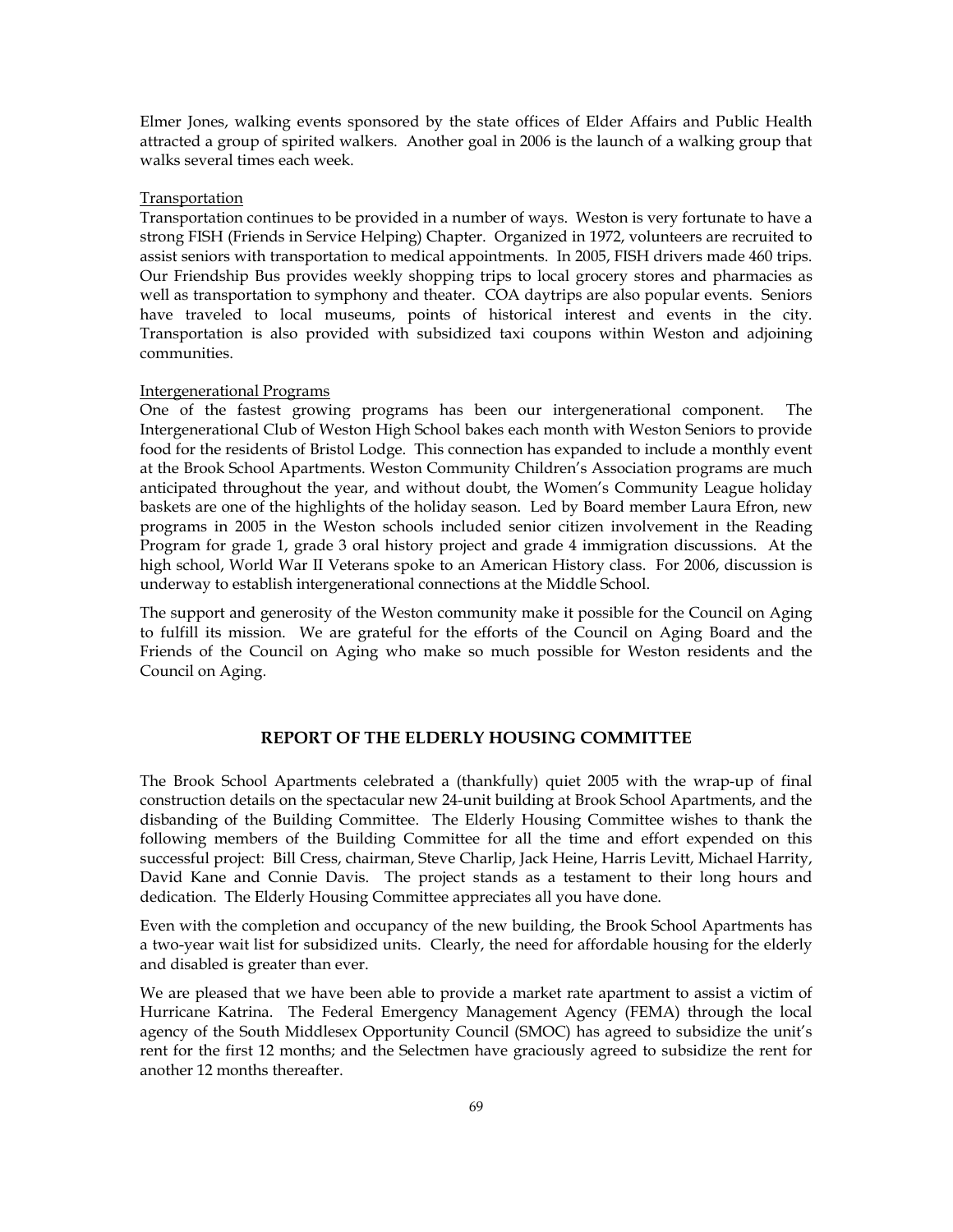The creation of the Brook School Apartments as a self-supporting "enterprise fund" was approved by Town Meeting in 2005, to become effective in FY07.

The Elderly Housing Committee also wishes to thank committee member Mel Lurie for his many years of contribution to the Elderly Housing Committee. We will miss Mel's thoughtful contributions (and his poems at Town Meeting). The Committee welcomes its newest member, Carol Ott, and looks forward to her valuable participation for many years to come.

## **REPORT OF THE BOARD OF HEALTH**

**Board of Health Members –** Nicholas Guerina, MD; Peter Taylor, PE; Carl Hirsch, MD

**Public Health Director - Appointed by the Board of Health --** Wendy Diotalevi, R.S. Health Agent – Beth Koch, Public Health Nurse – Colleen Tobin, BS, RN, BSN Administrative Assistant – Sharon Bonica

| <b>Agents to Issue Burial Permits - Appointed by Board of Health</b> |                    |                    |  |  |  |
|----------------------------------------------------------------------|--------------------|--------------------|--|--|--|
| Wendy Diotalevi, R.S.                                                | Sharon Bonica      | Nick Guerina, M.D. |  |  |  |
| Beth Koch, Health Agent                                              | M. Elizabeth Nolan | Peter Taylor       |  |  |  |
| Lisbeth C. Zeytoonjian                                               |                    |                    |  |  |  |
|                                                                      |                    |                    |  |  |  |

**Animal Inspector - Appointed by Board of Health** David Poirier

## **Introduction**

The Board of Health is responsible for the promotion and protection of public health. This is done through education and enforcement of environmental, public, medical and mental health laws and regulations.

The Board of Health provides enforcement of the State Sanitary Code under the Department of Public Health and the State Environmental Code under the Department of Environmental Protection. The State Sanitary Code includes permitting and regulating housing, food sales and service, pools, camps, lead, asbestos abatement, and surveillance and reporting of communicable disease.

The State Environmental Code includes permitting and regulating wells, septic systems, and ground water protection. The Board is committed to providing the highest protection of the public health possible with available resources.

Under the Department of Homeland Security all Local Boards of Health have been called upon to prepare their communities for all natural and manmade disasters.

#### **Public Health**

Emergency Preparedness is a relatively new consideration, primarily mandated by the Department of Homeland Security, the Center for Disease Control, and the Massachusetts Department of Public Health. National standards for Public Health Emergency Preparedness have been established. Aggressive training programs have been designed and implemented and benchmarks set by these organizations. The Board of Health has invested many man hours over the past three years in training to properly prepare and implement an emergency plan for the community.

This year an Emergency Dispensing Plan has been prepared. This plan identifies Emergency Dispensing Sites (EDS) and procedures to provide for the delivery of medication with in 48 hours of an incident to all residents of Weston. Implementation of this plan will require that the BoH develop and train an Emergency Response Corp (ERC). The ERC will be a volunteer organization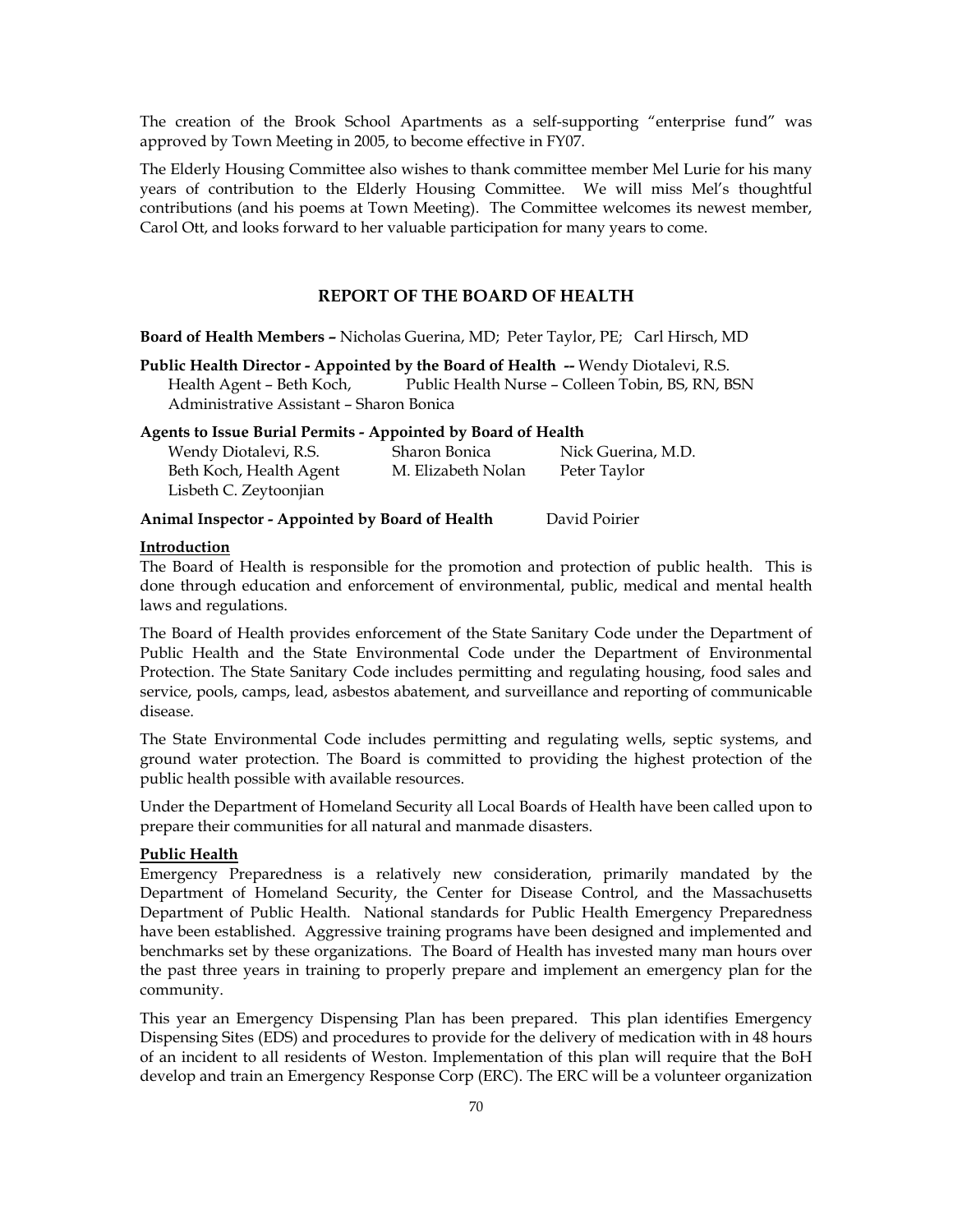of Weston resident medical personnel and citizens and will staff the EDC in the event of an emergency.

The BOH provides vaccines to physicians through the state funded vaccine program by the Massachusetts Department of Public Health to insure vaccine availability for the members of our community. This year the BOH provided over 16,000 doses of vaccine valued at more than \$270,000.

Three flu clinics were held in the fall and winter of the 2005 flu season and over 400 doses of flu vaccine were administered to senior citizens and at risk populations of Weston. The BOH sincerely thanks the medical professionals and Weston citizens who graciously donated their time and talents to this very successful effort:

| Nick Guerina, M.D.    | Will Cochran, M.D.         | Linda Perrin, R.N.   |
|-----------------------|----------------------------|----------------------|
| Peter Perrin          | Janet Weinstein, R.N.      | Elizabeth Kelly, R.N |
| Patricia Wright, R.N. | Rosemary Martirosian, R.N. | Robin Jones, M.D.    |
| Kathy Langenberg, R.N |                            |                      |

In 2005 Weston participated in the Massachusetts Department of Public Health West Nile Virus surveillance program (MADHA). A total of 4 bird deaths were reported, 2 birds were found in a condition that allowed for testing by the MADPH and both tested negative for West Nile Virus. There were no human infections identified in Weston.

The BOH is responsible for ensuring that the health and welfare of farm animals owned by the citizens of Weston meets the standards of care required by law. David Poirier, Animal Inspector, has provided the following as an inventory of the farm animals.

| 28 Horses | 8 Ponies  | 28 Pigs     | 15 Sheep |
|-----------|-----------|-------------|----------|
| 4 Llamas  | 28 Cattle | 97 Chickens |          |

The Animal inspector also quarantined four dogs during the year for animal bites.

### **Mental Health**

The BOH provides mental health services to Weston's citizens through contracts with Human Relations Service in Wellesley, the Multi-Service Center in Newton and the Charles River Workshop in Needham.

#### **Environmental Health**

All residential properties in Weston are served by individual septic systems. Title 5 of the State Environmental Code is a set of regulations established by the State Department of Environmental Protection that sets standards for the design and construction of septic systems. The BOH is responsible for the enforcement of this Code and invests approximately 80% of its staff time in the area of environmental health enforcing Title 5 of the State Environmental Code.

Enforcement of Title 5 consists of the witnessing of percolation and deep test holes, review of septic system plans, and inspection of the installation of new septic systems and wells. Title 5 Inspections of existing septic systems and renovation projects require research of existing files to establish abutting lot and site conditions. Renovation projects are all reviewed to ensure that the proposed work is in compliance with Title 5 of the State Environmental Code.

There are several large complexes that require sewerage treatment plants. These complexes have ground water discharge permits issued through the Department of Environmental Protection. Reports are forwarded to the BOH and are reviewed to establish that the treatment plants are operating within the parameters of the permit.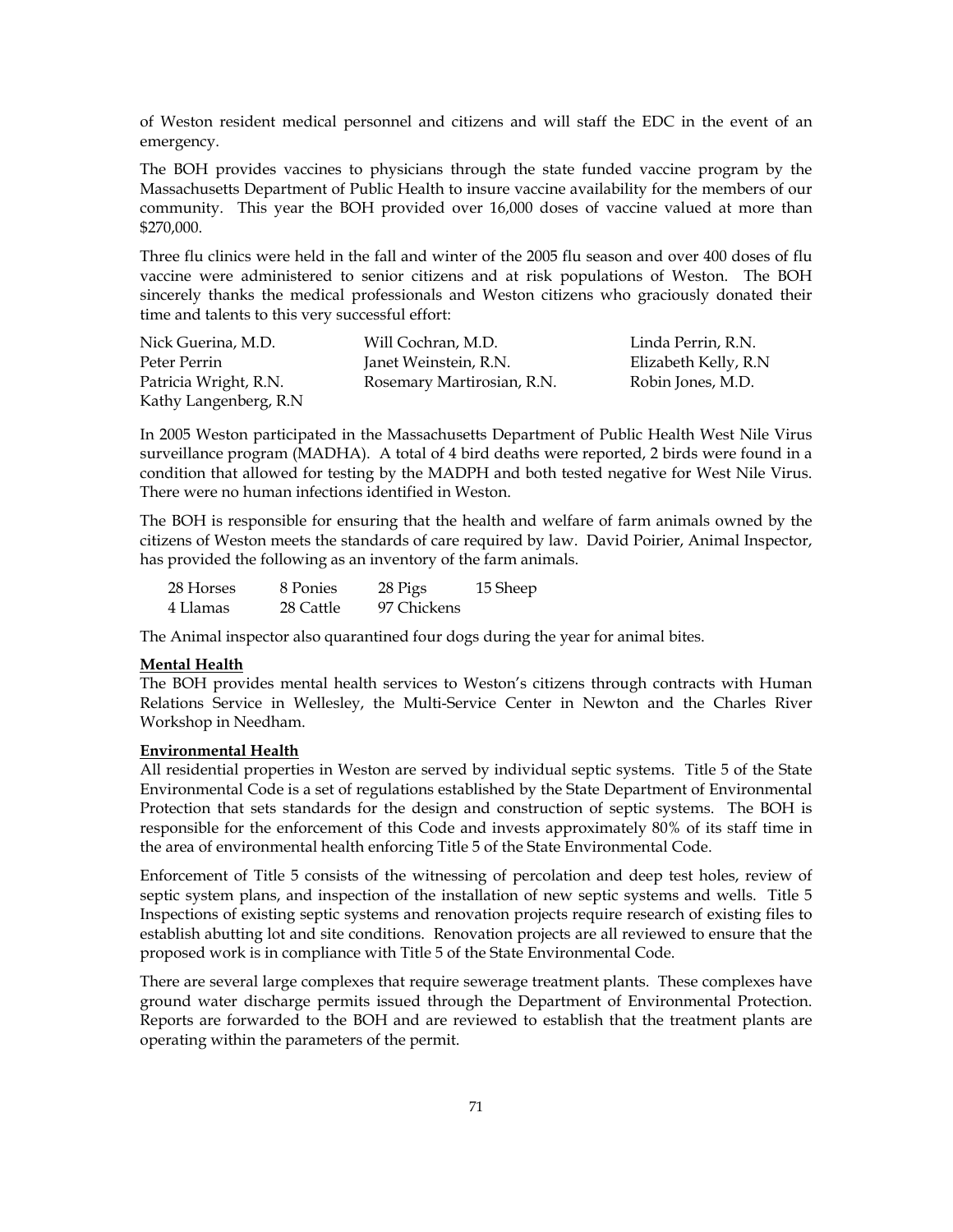| Activity                                                | 2005           | 2004           | 2003      |
|---------------------------------------------------------|----------------|----------------|-----------|
| Septic System Permits                                   | 106            | 142            | 156       |
| Septic System Plan Reviews                              | 221            | 265            | 281       |
| Septic System Inspections/meetings                      | 590            | 1047           | 480       |
| Title V Inspection Reports/Reviews                      | 164            | 376            | 334       |
| Soil/Percolation Tests Witnessed                        | 498            | 620            | 584       |
| Septic System Installer's Licenses                      | 56             | 40             | 47        |
| Septic System Installer's Exams                         | 10             | 2              | 5         |
| Septic System Pumper/Hauler Permits                     | 22             | 12             | 14        |
| Renovation/Addition Permits                             | 192            | 177            | 223       |
| Renovation/Addition Permit Review/Meetings              | 300            | 259            | 276       |
| <b>Environmental Investigations</b>                     | 36             | 19             | 96        |
| Well Permits/Review/Inspection                          | 39             | $\overline{4}$ | 16        |
| Communicable Disease Investigations                     | 79             | 51             | 23        |
| <b>Emergency Preparedness Meetings</b>                  | 76             | 27             | 28        |
| Community Health and Wellness Meetings/Trainings        | 57             | 26             | 58        |
| <b>Food Service Permits</b>                             | 48             | 48             | 42        |
| Food Service Inspections                                | 92             | 97             | 53        |
| Camp Permits                                            | 9              | 8              | 8         |
| Camp Inspections                                        | 25             | 15             | 18        |
| Commercial/Residential Pool, Hot Tub, Beach Permits     | 26             | 19             | 14        |
| Commercial/Residential Pool, Hot Tub, Beach Inspections | 31             | 19             | 24        |
| <b>Body Work Permits</b>                                | 5              | 5              | 7         |
| Housing Complaint Investigations/Court                  | $\overline{4}$ | 51             | 24        |
| <b>Administration Meetings</b>                          | 43             | 18             | 28        |
| <b>Training Meetings</b>                                | 48             | 42             | 18        |
| <b>Burial Permits</b>                                   | 115            | 105            | 112       |
| Port-a-John Permits                                     | 69             | 45             | 25        |
| <b>Phone Calls</b>                                      | $6000+$        | 6800           | 6154      |
| Research                                                | 3057           | 3062           | 897       |
| Dumpster Permit                                         | 13             | $\star$        | $\star$   |
| Total Revenue for Calendar Year                         | \$161,136      | \$162,350      | \$142,455 |

**Detail of Regular Services Provided by the BOH**

\* Totals unavailable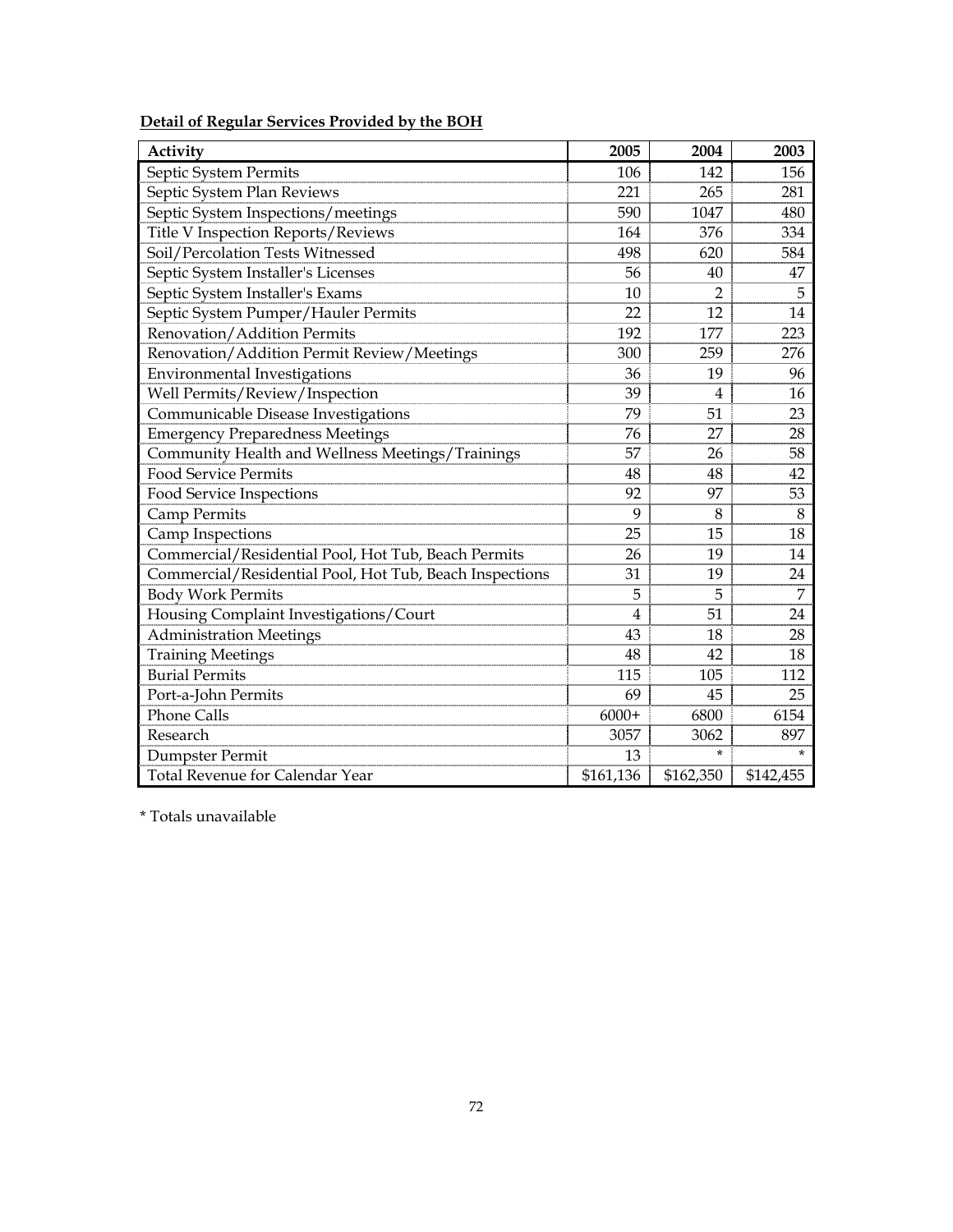### **REPORT OF THE EAST MIDDLESEX MOSQUITO CONTROL PROJECT**

The East Middlesex Mosquito Control Project (the Project) conducts a program in Weston consisting of mosquito surveillance, larval and adult mosquito control, ditch maintenance and public education.

The risk of mosquito borne disease was the primary concern as 4 residents in eastern Massachusetts contracted EEE including 2 cases that were fatal and 6 eastern Massachusetts residents contracted West Nile Virus (WNV). Locally WNV was detected in mosquitoes in Weston while 2 Newton residents contracted WNV. In Concord a horse died from EEE. Mosquito populations were average for most of the season except for a peak in mid summer due to abnormally high numbers of *Cq. perturbans,* a species that emerges from permanent water marshes.

The adult mosquito surveillance program used traps to collect mosquitoes from as many as 4 Weston locations per night. Between June and September, information was used from 13 mosquito trap collections from 4 different nights. Selected trap collections were tested for West Nile Virus and EEE by the Mass. Dept. of Public Health.

The larval mosquito control program relies on the larvicides *Bacillus thuringiensis var. israelensis*  (Bti) and *Bacillus sphaericus* that are classified by the EPA as relatively non-toxic. An April helicopter application of Bti controlled mosquito larvae at 260 wetland acres. Field crews using portable sprayers applied Bti in the spring and the summer to 17 wetland acres when high densities of mosquito larvae were found breeding in stagnant water. During the summer, Project personnel applied packets of *Bacillus sphaericus* to control *Culex* mosquito larvae at 1,403 roadside catchbasins.

The Project maintains waterways as a preventative mosquito control service that reduces the buildup of stagnant water in wetlands caused by obstructions in waterways. An excavator was used to maintain 3,234 linear feet of waterway near Linwood Ave., Colpitts Rd. and Center St.

To control adult mosquitoes, a formulation of resmethrin was applied to 1,268 acres at night by truck mounted aerosol sprayers when survey traps indicated high populations of mosquitoes. Advance notification of the spray program was done through notices in the Town Crier, on the Project's web site and via a recorded telephone message at 781- 893-5759.

The Project's public education program is designed to develop awareness within the public and the private sectors as to their roles in mosquito control. The Project serves as a resource to residents, municipal officials and the local media on controlling mosquitoes, breeding sites and mosquito borne diseases. A web page www.town.sudbury.ma.us/services/health/emmcp provides residents with information on mosquitoes, control programs and related topics.